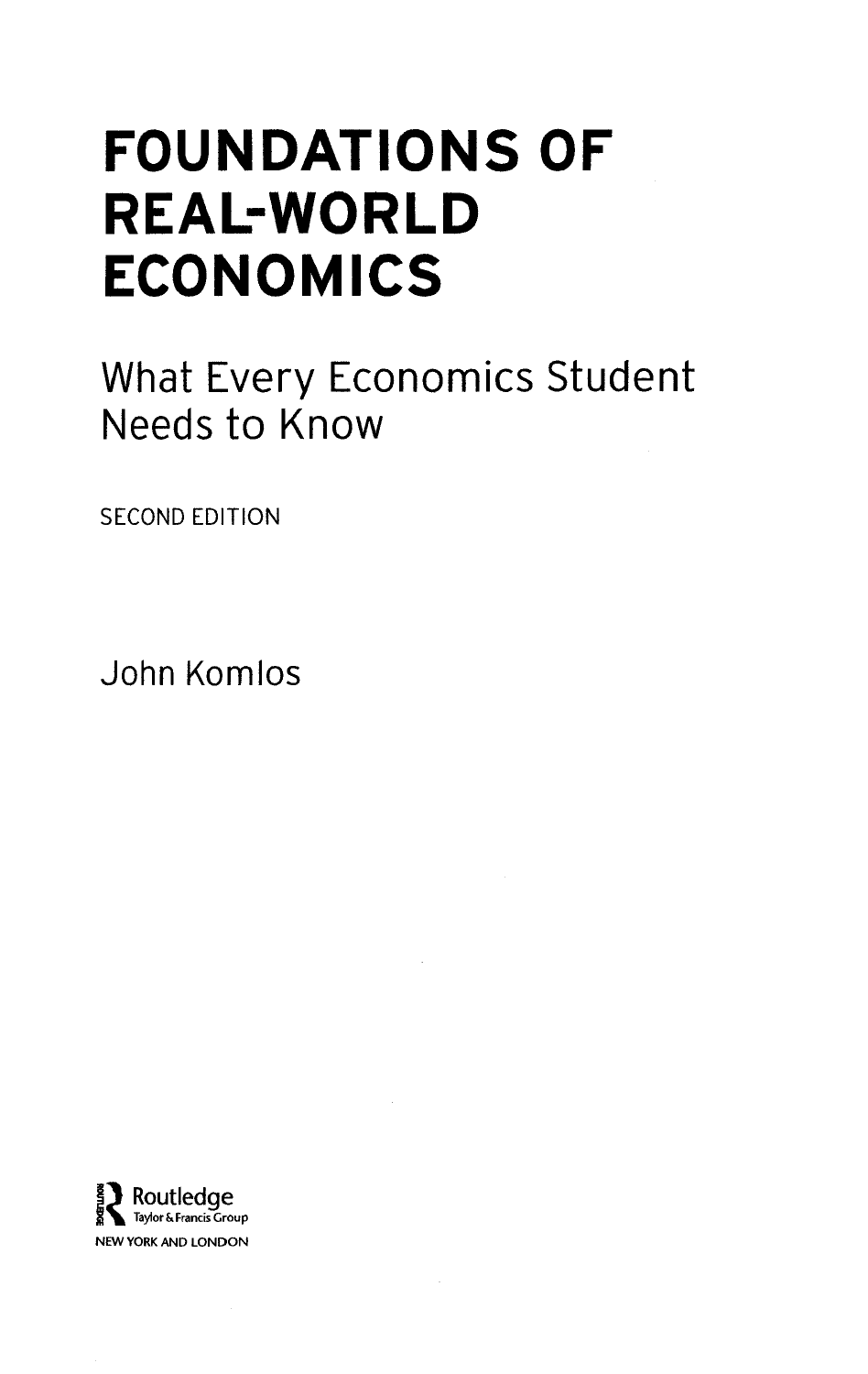## **CONTENTS**

|   | List of Figures                                         | ix             |
|---|---------------------------------------------------------|----------------|
|   | List of Tables                                          | xii            |
|   | List of Illustrations                                   | xiii           |
| 1 | <b>Welcome to Real-World Economics</b>                  | $\blacksquare$ |
|   | My Credo                                                | 3              |
|   | <b>Humanistic Economics</b>                             | 5              |
|   | A Primer on Blackboard Economics                        | 6              |
|   | Toward a Paradigm Shift in Economics                    | 8              |
|   | Real-World Economics Is Preferable                      | 10             |
|   | Simple Is for Simple Minded                             | 11             |
|   | "It's Only a Model!"                                    | 13             |
| 2 | Markets Are Neither Omniscient Nor Omnipotent           | 19             |
|   | Markets Are Not Created by Divine Power                 | 19             |
|   | The Downside of Free Markets                            | 19             |
|   | Government Is an Essential Component of the Economy     | 26             |
|   | Markets Have Limitations                                | 28             |
|   | The "Achilles Heel" of Markets                          | 31             |
|   | Morality Should Take Precedence over Markets            | 31             |
|   | Economics Is a Social Science and Not a Natural Science | 32             |
|   | Ideology Is Unavoidable                                 | 33             |
| 3 | The Nature of Demand                                    | 39             |
|   | What Is Scarce?                                         | 39             |
|   | Consumer Sovereignty and Endogenous Tastes              | 40             |
|   | Wants and Basic Needs                                   | 45             |
|   | The Metaphor of the Invisible Hand                      | 49             |
|   | The Magic of Competition                                | 50             |
|   | Consumerism                                             | 51             |
|   |                                                         |                |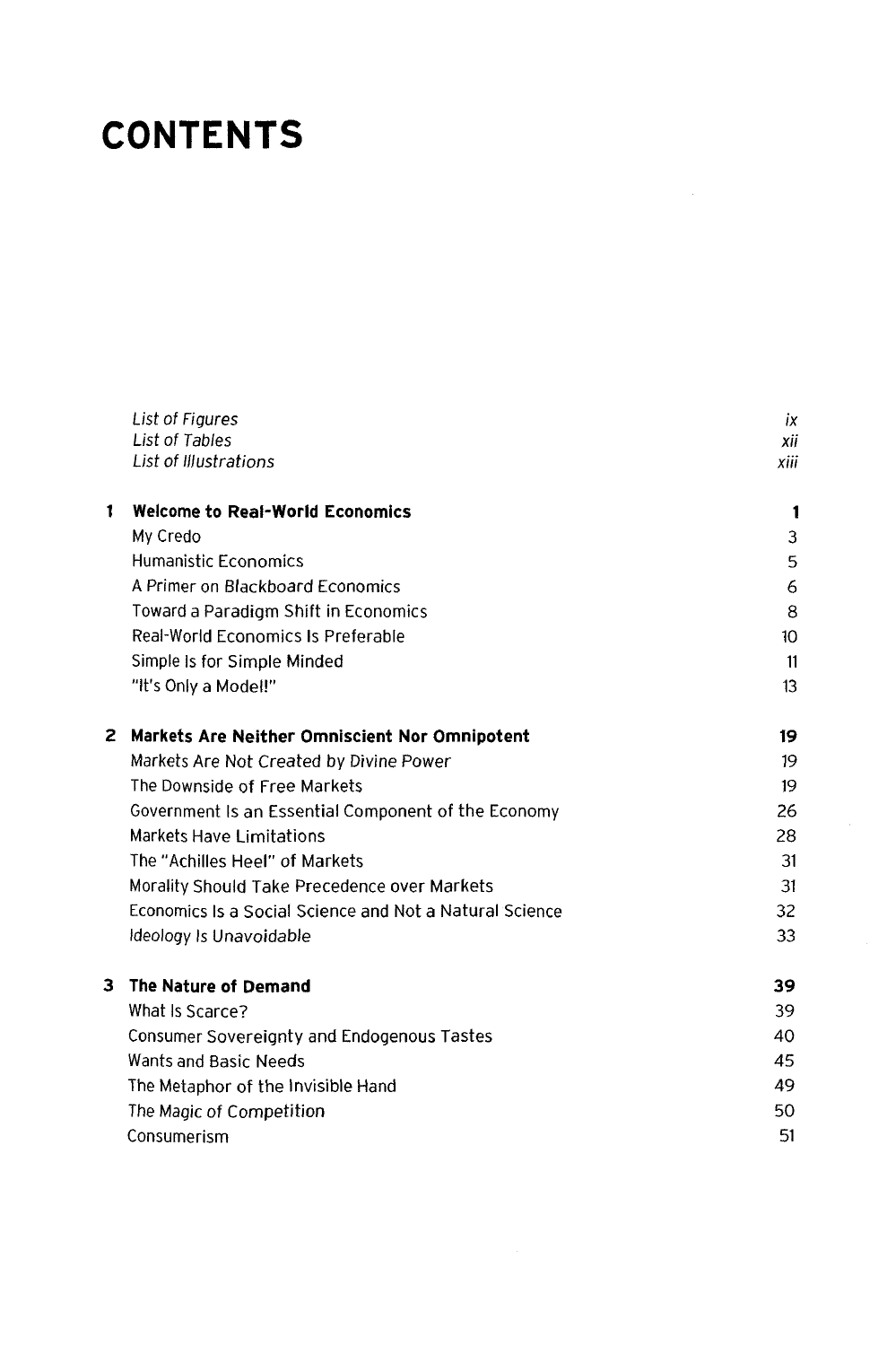## vi *Contents*

 $\sim 10^7$ 

| 4 | Homo Oeconomicus Is Extinct: The Foundations of Behavioral Economics | 57  |
|---|----------------------------------------------------------------------|-----|
|   | <b>Utility Maximization</b>                                          | 57  |
|   | Optimization Is Impossible for Finite Minds                          | 58  |
|   | Our Brain Is Imperfect                                               | 59  |
|   | Neuroeconomics                                                       | 60  |
|   | <b>Bounded Rationality</b>                                           | 61  |
|   | Satisficing Instead of Optimizing                                    | 62  |
|   | Biases and Wonders of Intuition                                      | 64  |
|   | <b>Heuristics</b>                                                    | 65  |
|   | Framing, Accessibility, and Anchoring                                | 66  |
|   | Prospect Theory                                                      | 68  |
|   | <b>Behavioral Economics</b>                                          | 74  |
|   | Cognitive Endowment                                                  | 76  |
|   | Genetic Endowment                                                    | 77  |
| 5 | <b>Taste Makers and Consumption</b>                                  | 81  |
|   | The Influence of Corporate Power                                     | 81  |
|   | Interdependent Utility Functions                                     | 83  |
|   | Society                                                              | 85  |
|   | Culture                                                              | 86  |
|   | Fairness                                                             | 88  |
|   | <b>Efficiency vs. Equity</b>                                         | 88  |
|   | Self-Interest and Altruism                                           | 90  |
|   | Positive and Normative Economics                                     | 91  |
|   | <b>Expected vs. Realized Utility</b>                                 | 92  |
|   | Imperfect Information                                                | 93  |
|   | Signaling                                                            | 94  |
| 6 | <b>Firms and Imperfect Competition</b>                               | 99  |
|   | Firms                                                                | 99  |
|   | The Illusion of Perfect Competition                                  | 101 |
|   | Imperfect Competition: Oligopolies and Monopolies                    | 101 |
|   | Prices                                                               | 104 |
|   | Equilibrium and Disequilibrium                                       | 106 |
|   | Adverse Selection                                                    | 107 |
| 7 | <b>Returns to the Factors of Production</b>                          | 109 |
|   | Marginal Theory                                                      | 109 |
|   | Wages                                                                | 110 |
|   | The Returns on Capital                                               | 119 |
|   | Profits                                                              | 120 |
|   | Institutions as Capital                                              | 121 |
|   | Intangible Forms of Capital                                          | 121 |
|   | <b>Natural Resources</b>                                             | 122 |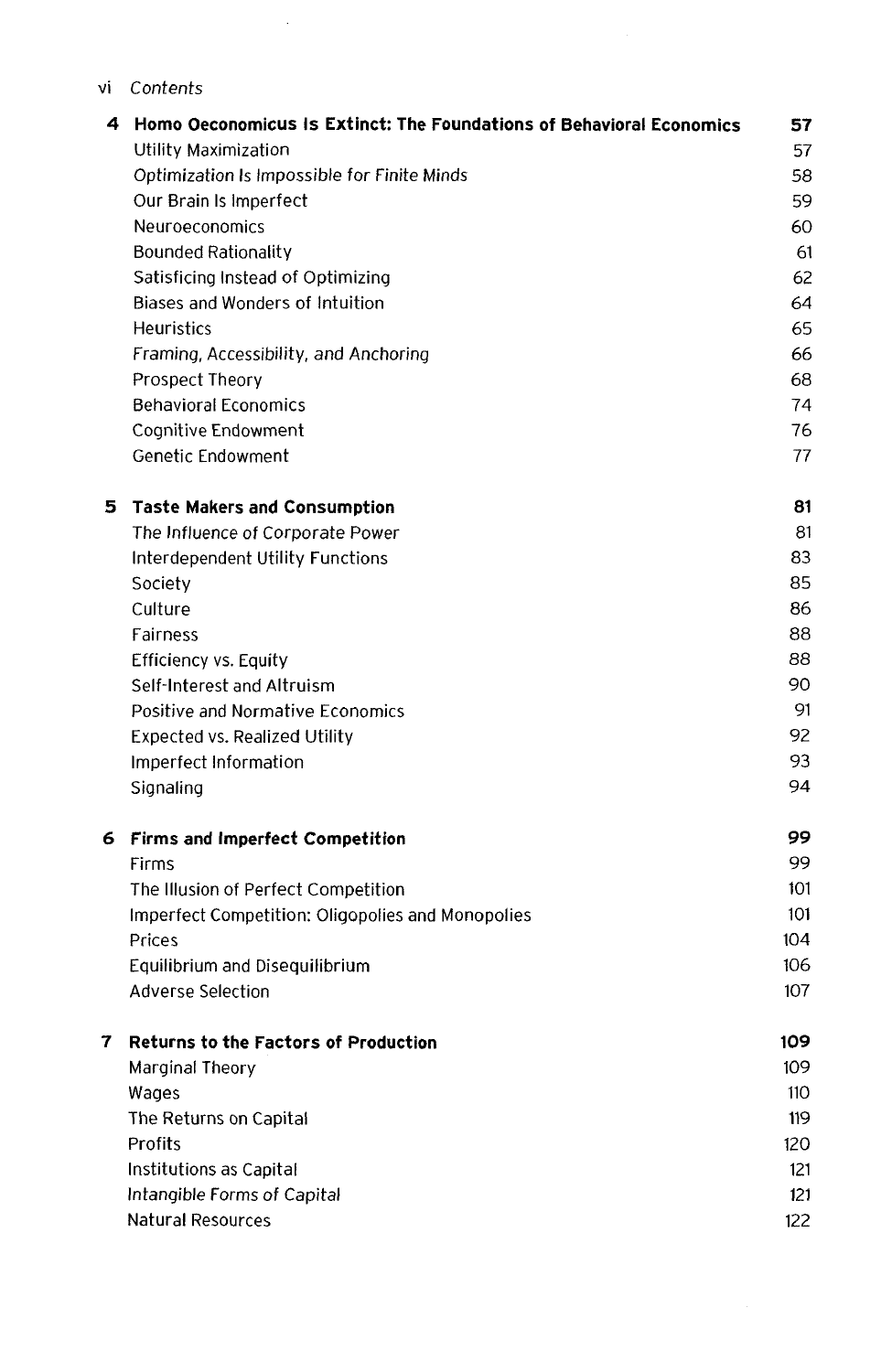|    |                                                            | Contents<br>-vii |
|----|------------------------------------------------------------|------------------|
|    | Income Distribution                                        | 122              |
|    | The Second Gilded Age                                      | 125              |
|    | Growth in Welfare                                          | 132              |
|    | Ethics and the Skewed Distribution of Income               | 133              |
| 8  | The Case for Oversight, Regulation, and Control of Markets | 142              |
|    | Principal-Agent Problem                                    | 142              |
|    | Moral Hazard                                               | 144              |
|    | <b>Transaction Costs</b>                                   | 144              |
|    | Opportunistic Behavior                                     | 145              |
|    | Regulation in the Public Interest                          | 147              |
|    | Regulatory Capture                                         | 148              |
|    | <b>Moral Constraints</b>                                   | 149              |
|    | Market Failures                                            | 150              |
|    | Exploitation                                               | 151              |
|    | Time and Space                                             | 152              |
|    | Path Dependence                                            | 152              |
|    | Limits and Standards                                       | 155              |
| 9  | Microeconomic Applications on and off the Blackboard       | 159              |
|    | Minimum Wage Is Good Economics                             | 159              |
|    | Price Controls Can Be Good                                 | 161              |
|    | Unions and Countervailing Power                            | 162              |
|    | The American Medical Association Is a Cartel               | 166              |
|    | Discrimination Is Pernicious                               | 167              |
|    | Redistribution Would Help                                  | 168              |
| 10 | <b>What Is Macroeconomics?</b>                             | 172              |
|    | Keynes the Savior                                          | 172              |
|    | Keynesian Fiscal Policy                                    | 175              |
|    | Monetary Policy                                            | 176              |
|    | The Liquidity Trap                                         | 177              |
|    | Neoclassical Synthesis                                     | 178              |
|    | The Monetarist Counterrevolution                           | 180              |
|    | A Macroeconomic Policy Void                                | 181              |
|    | GNP Is an Estimate of Production and Not of Welfare        | 183              |
|    | <b>Production Possibilities Frontier</b>                   | 184              |
| 11 | Macroeconomics Part II                                     | 189              |
|    | Unemployment and Underemployment                           | 189              |
|    | The Natural Rate of Unemployment                           | 193              |
|    | <b>Economic Growth</b>                                     | 194              |
|    | Economic Growth Does Not Increase Life Satisfaction        | 194              |
|    | Technological Change Is a Two-Edged Sword                  | 196              |